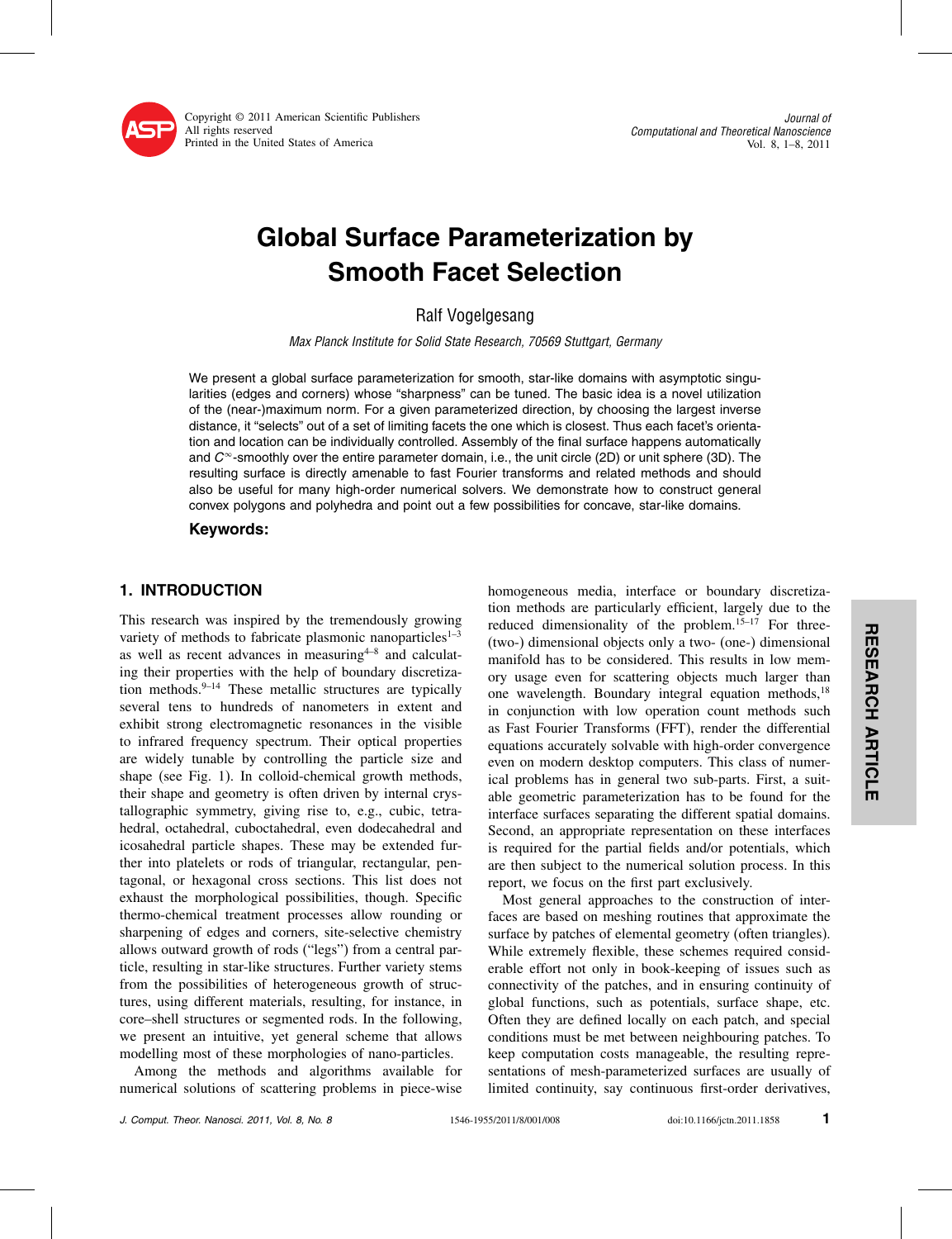

Fig. 1. Illustrations of typical shape-changing processes in nano-particle fabrication and the corresponding variations to particle surface geometry.  $(a-d)$  In cubic crystals, the ratio of rates of growth perpendicular to the  $\{100\}$  and  $\{111\}$  facets determines whether the resultant particle shape is a cube (a), an octahedron (d), or an intermediate case (b, c). (e–h) Growth of a pentagonal rod (h) occurs after stabilization of  $\{100\}$  facets in a multiply twinned seed crystal (e). (i–l) Thermal annealing may result in rounding of corners and edges. All of these examples have been rendered with the representation of Eqs. (6), (7).

but discontinuous curvature. This limits their applicability to high-order numerical methods for boundary value problems. Suitable surface representations for use with high-order numerical methods for boundary value problems (such as partial differential equation solvers, integral equation solvers, etc.) require higher order continuity.<sup>19</sup> Large area patches have been suggested based on Fourier analysis to continue smooth portions of piecewise smooth functions, which can thus cover extremely complex surface geometries.20 Our present goal is less ambitious, in that we deal with surfaces that can be considered radial deformations of a single unit circle or unit sphere. The advantage of this restriction is direct applicability of fast methods like FFT on the unit circle and Fast Spherical Harmonics Transform (FSHT) on the sphere.<sup>21–23</sup>

## 2. BASIC DESCRIPTION OF SURFACE PARAMETERIZATION BY SMOOTH FACET SELECTION

The starting point of our surface representation is the wellknown p-norm for finite-dimensional vector spaces,

$$
\|\mathbf{v}\|_{p} = \left(\sum_{i=1}^{N} |v_{i}|^{p}\right)^{1/p} \tag{1}
$$

where  $v$  is an element of an  $N$ -dimensional vector space and  $p > 0$  a real number. One may consider the *p*-norm as a convenient way to smoothly parameterize corners.

As is illustrated in Figure 2(a), for higher values of  $p$ , the iso-norm curves of  $p$ -length 1.0 asymptotically approach the shape of a square. Indeed, for  $p \to \infty$ , the infinity-norm is also referred to as the maximum norm,

since it selects the largest of the values  $\{|v_i|\}$ . This draws our attention on the unit vector pointing in the direction of the associated largest vector component (Fig. 2(b)). Viewed as an asymptotic limit, the iso-norm curve of the maximum norm can be viewed as composed of hypersurface segments. From Eq.  $(1)$ , these are given implicitly by

$$
v_i = \mathbf{v} \cdot \mathbf{e}_i = 1 \tag{2}
$$

which may be generalized to

$$
\frac{[\mathbf{v} - \mathbf{R}] \cdot \mathbf{e}_i}{d_i} = 1
$$
 (3)

Here  $d_i$  is the distance of the *i*-th surface segment from the origin **. At this point we dissociate the index**  $i$  **from** the coordinate axes and let it become an index over an



Fig. 2. (a)  $||\mathbf{v}||_p = 1$  iso-norm traces in  $R^2$  implicitly defined by Eq. (1), for different values of  $p$ . (b) The "infinity" or "maximum" norm isocurve, viewed as composed of hyper-surface segments. The dashed line indicates the hyper-surface which constitutes one such segment—defined here as all points in the plane normal to  $e_i$  that has unit distance from the origin.

2 J. Comput. Theor. Nanosci. 8, 1–8, 2011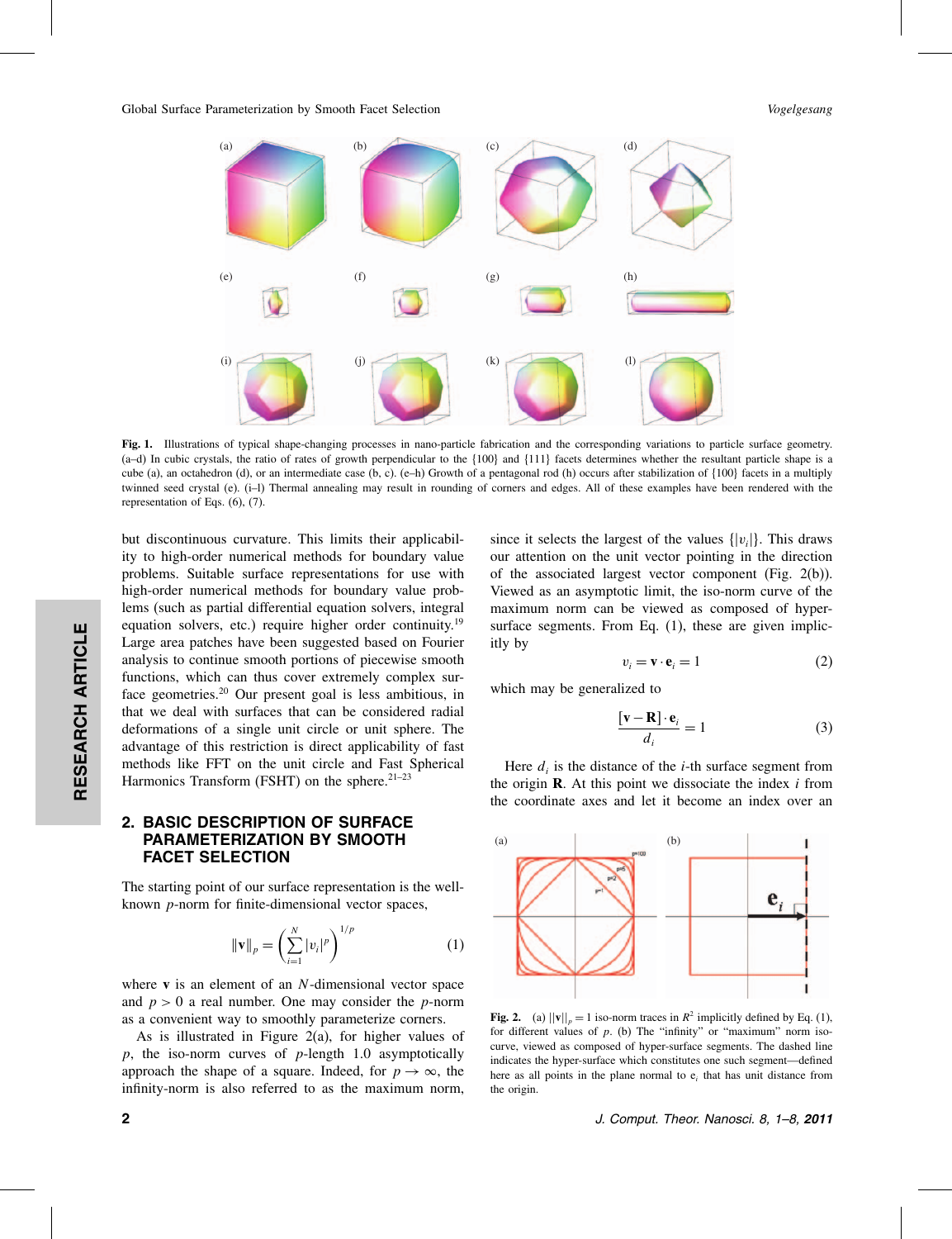arbitrary number of facets in the asymptotic surfaces. The coordinate parameterization is conveniently recovered by cylindrical or spherical angle coordinates in two- or threedimensional space, respectively, which at the same time become the surface coordinate parameters. For a given set of surface parameters  $(\theta, \phi)$ , we impose Eq. (1) as the determinant for the length  $r$  of the vector reaching from **R** to **v** on the asymptotic surface. Let  $\Delta(\theta, \phi)$  be the unit vector corresponding to the parameters  $\theta$  and  $\phi$ . Usually, one will choose the standard cylindrical or spherical directions,  $\Delta(\phi) = (\cos(\phi)\mathbf{e}_x + \sin(\phi)\mathbf{e}_y)$  or  $\Delta(\theta, \phi) =$  $\sin(\theta)\cos(\phi)e_x + \sin(\theta)\sin(\phi)e_y + \cos(\theta)e_z$ , in a static reference frame. It may be convenient, though, to allow for a continuously variable reference frame, which then implies correspondingly varying Cartesian components for this unit vector. Using this kind of a parameterization, we can re-write the generalized Eq. (1) as

$$
\|\Delta(\theta,\phi)\|_{p} = 1 = \left(\sum_{i=1}^{N} \left| \frac{r\Delta(\theta,\phi) \cdot \mathbf{e}_{i}}{d_{i}} \right|^{p}\right)^{1/p}
$$
 (4)

That is, with

$$
r(\theta, \phi) = \left(\sum_{i=1}^{N} \left| \frac{\Delta(\theta, \phi) \cdot \mathbf{e}_i}{d_i} \right|^p \right)^{-1/p}
$$
(5)

we can specify the location on the surface associated with  $(\theta, \phi)$  as

$$
\mathbf{v}(\theta, \phi) = \mathbf{R} + r(\theta, \phi) \Delta(\theta, \phi)
$$
 (6)

Nevertheless, Eq. (5) is unsatisfactory in one critical respect: The necessary use of absolute values implies the loss of a sign. The resulting curves exhibit an undesired "inversion symmetry." This is exemplified in Figure 3 for the case of a triangular asymptotic curve. Here the origin is  $\mathbf{R} = \mathbf{0}$ . When  $r(\phi)$  is evaluated according to Eq. (5), one obtains a hexagon rather than a triangle, because any distinction between hyper-surfaces of distance  $d_i$  and  $-d_i$ is lost. This has to be re-established explicitly by a modification of Eq. (5), such as,



Fig. 3. The symmetry effect of using absolute values in the  $p$ -norm. (a) An iso-infinity-norm curve for three linear facets, using Eq. (5). (b) The same as in  $(a)$ , but using Eq.  $(7)$ .

where the Heaviside step function  $H(x)$  is zero for negative x and one otherwise. Using Eq.  $(7)$ , one obtains the desired triangle (Fig. 3(b)), as expected. Together, Eqs. (7) and (6) are the central result of this report. They have been used for generating all subpanels of Figure 1. For example, the dodecahedron of Figure 1(i–l) is created with the following set:

 <sup>=</sup> 2 arctan-<sup>1</sup>+√<sup>5</sup> 2 i <sup>=</sup><sup>0</sup> <sup>−</sup> <sup>−</sup> <sup>−</sup> <sup>−</sup> <sup>−</sup> i <sup>=</sup> 0 0 5 2 5 4 5 6 5 8 5 1 5 3 5 5 5 7 5 9 5  0 <sup>e</sup><sup>i</sup> <sup>=</sup> i i <sup>=</sup> sini cosie<sup>x</sup> <sup>+</sup>sinisinie<sup>y</sup> <sup>+</sup>cosie<sup>z</sup> di <sup>=</sup> <sup>1</sup> <sup>1</sup> <sup>1</sup> <sup>1</sup> <sup>1</sup> <sup>1</sup> <sup>1</sup> <sup>1</sup> <sup>1</sup> <sup>1</sup> <sup>1</sup> <sup>1</sup>

# 3. CHARACTERISTICS AND EXPANSIONS

## 3.1. The Smallest Convex Enclosure Principle

Next we discuss some of the features of surface parameterizations using Eqs. (6, 7). For clarity, we only display two-dimensional cases here. Three-dimensional generalizations are straightforward. Foremost, one realizes that the resulting surface may be construed as the smallest convex enclosure of the origin. This principle is illustrated in Figure 4. For each pair of direction vector and distance, one can envision the corresponding line (or plane in three dimensions) drawn. As the surface parameterization uses cylindrical (spherical) angles, it "tests" all directions around the origin. The generalized p-norm selects for each direction the reference line (plane) closest.

One may arbitrarily shift (altering  $d_i$ ) and rotate (altering  $e_i$ ) the reference lines to morph the resulting enclosure



Fig. 4. Illustration of the smallest convex enclosure principle. A set of four lines (dotted) is considered. Each line is defined by its normal direction  $e_i$  and its distance  $d_i$  from the origin. The red curve is generated by Eqs. (6, 7) with a modest rounding of corners ( $p = 9$ ). (a) the distance of one line ist reduced to near-zero. (b) Continued reduction of the same distance as in (a) to negative values.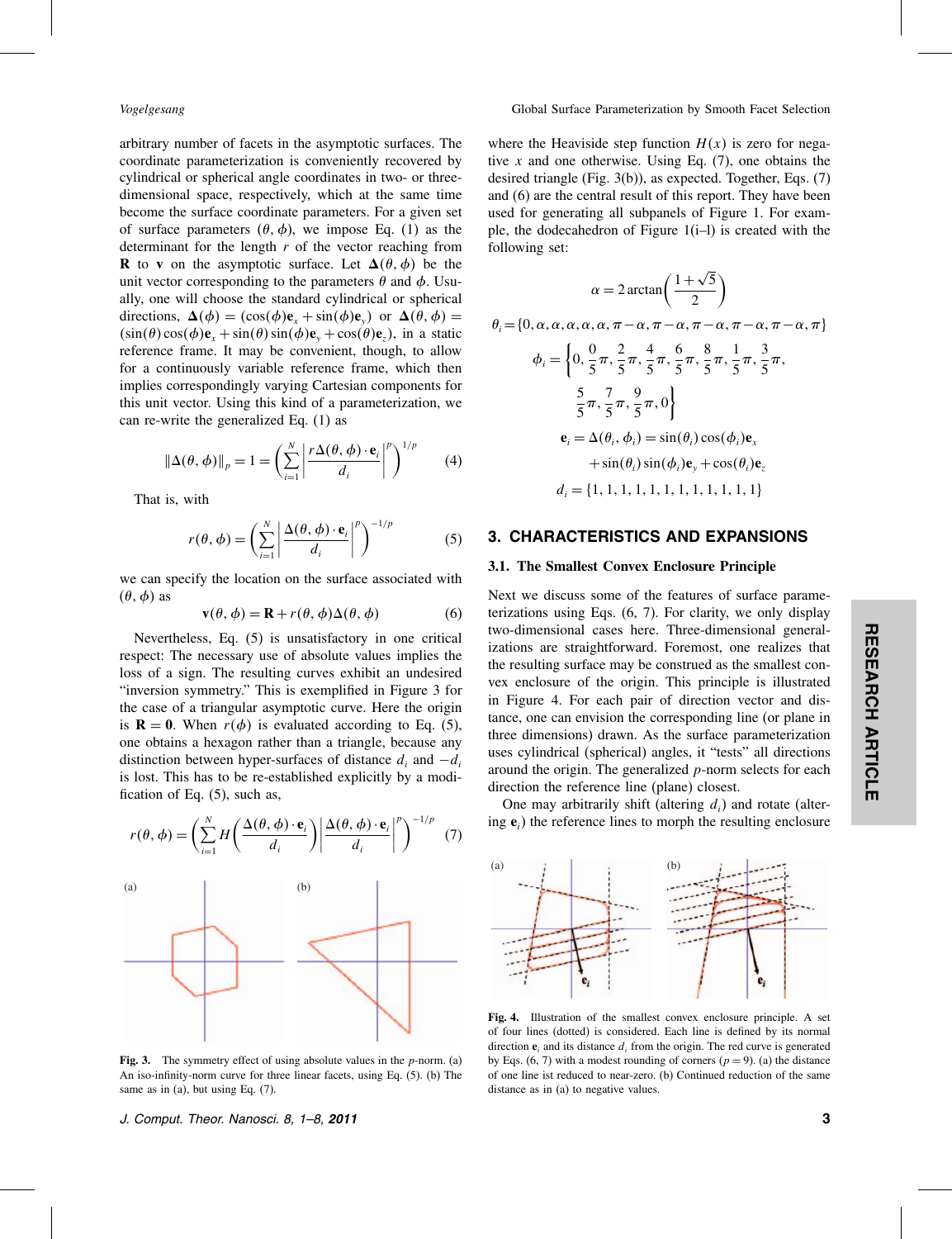curve to any desired shape (Fig.  $4(a)$ ). Changing the sign of a distance  $d_i$  is equivalent to inverting the orientation  $e_i$ —with corresponding drastic changes (Fig. 4(b)).

Note that under certain conditions, the "enclosing curve" may be *open*, like in Figure 4(b). This happens, whenever for a given  $\phi$  (and  $\theta$ ), all the conditionals introduced in Eq. (7) vanish,

$$
\forall i : H\left(\frac{\Delta(\theta, \phi) \cdot \mathbf{e}_i}{d_i}\right) = 0 \tag{8}
$$

and there are "no terms to choose from" for the p-norm. Also note that a certain line (plane) may lie completely outside the smallest convex enclosure, which is entirely composed of the other lines (planes), as is the case, e.g., for the most negative distance line displayed in Figure 4(b). Under such circumstances this line does not contribute anything to the limiting morphology ( $p \to \infty$ ), and only a small effect is noticeable for finite p.

The notion suggested by the limiting "maximum" norm (for  $p \to \infty$ ) that a certain (the closest) facet is picked out of all available can be utilized further, to construct also concave forms. The main idea is that certain facets are only offered in certain parameter intervals. Algebraically, this is facilitated by additional conditionals, say

$$
r(\theta, \phi) = \left(\sum_{i=1}^{N} H(\phi - \phi_{\min, i}) H(\phi_{\max, i} - \phi) H \times \left(\frac{\Delta(\theta, \phi) \cdot \mathbf{e}_i}{d_i}\right) \middle| \frac{\Delta(\theta, \phi) \cdot \mathbf{e}_i}{d_i} \middle|^{p} \right)^{-1/p}
$$
(9)

where  $\phi_{\min,i}$  and  $\phi_{\max,i}$  are the limits of the intervals of validity for facet i. Figure 5 shows an example. For more complicated situations, the determination of proper parameter intervals, however, is not that straightforward, and control of the roundedness of concave corners is also awkward.

#### 3.2. Controlling Local Surface Properties

An interesting consequence of the opportunity to shift the defining lines (planes) is the possibility to re-locate the entire the structure on a different origin, by redefining



Fig. 5. Extension of the smallest convex enclosure principle by conditional faceting. In (a), facets 1 and 2 enter Eq. (9) only when parameter  $\phi$  is in the interval  $[\pi/2, 3\pi/2)$  and  $[0, \pi/2)$ , respectively. (b) shows the result of unconditional inclusion of all facets for all parameter values.

RESEARCH ARTICLE

RESEARCH ARTICLE

as illustrated in Figure 6(a). For numerical considerations such a global shift may be useful to manage the parameter density along the circumference of the resulting shape. Of course, in view of the previous comments, care should be taken that none of the distances switch sign by this reassignment to preserve the resulting shape.

Let us emphasize the view that the angles  $\phi$  and  $\theta$ are mere *parameters*. For example, one may parameterize the global sharpness p to become a local function  $p(\phi)$ , affording us options to increase it locally in the vicinity of a particular corner by a convenient function such as

$$
p \to p(\phi) = p_0 + p_c e^{-((\phi - \phi_c)/\Delta \phi)^2}
$$
 (11)

where  $\phi_c$  is the parameter associated with the locus of the desired corner, and  $(p_0 + p_c)$  is its sharpness (see Fig. 6(b)). Similarly, we may make use of a "moving origin" to even out the parameterization density on the resulting curve (surface). Consider an origin that depends on  $\phi$  (and  $\theta$  in three dimensions). We employ Eq. (10) continuously,

$$
r(\theta, \phi) = \left(\sum_{i=1}^{N} H\left(\frac{\Delta(\theta, \phi) \cdot \mathbf{e}_i}{d_i - \Delta \mathbf{R}(\theta, \phi) \cdot \mathbf{e}_i}\right) \times \left|\frac{\Delta(\theta, \phi) \cdot \mathbf{e}_i}{d_i - \Delta \mathbf{R}(\theta, \phi) \cdot \mathbf{e}_i}\right|^p\right)^{-1/p}
$$
(12)

and also use Eq. (6) with the same parameterized origin, compensating the associated shifts. As shown in Figure 7, this yields two different representations of the identical curve (surface)—however, with different distributions of equidistant parameter points (lines).

Note that, to be meaningful, such a shifting origin should exhibit the same kind of basic properties as the parameter space. Specifically, it should be smooth and  $2\pi$ periodic in  $\phi$ , which suggests trigonometric functions in  $\phi$  as the fundamental parameter in its construction.

So far, we have only considered the case of a limiting surface composed of flat facets. For some application it is necessary to consider more general, curved "facets" by replacing in Eq. (12) the flat-facet term by an arbitrary function

$$
\left| \frac{\Delta(\theta, \phi) \cdot \mathbf{e}_i}{d_i - \Delta \mathbf{R}(\theta, \phi) \cdot \mathbf{e}_i} \right| \to F_i(\theta, \phi)
$$
(13)



Fig. 6. (a) Relocating the origin by Eq. (10) to shift the entire curve. (b) Increasing the sharpness of individual corners with Eq. (11).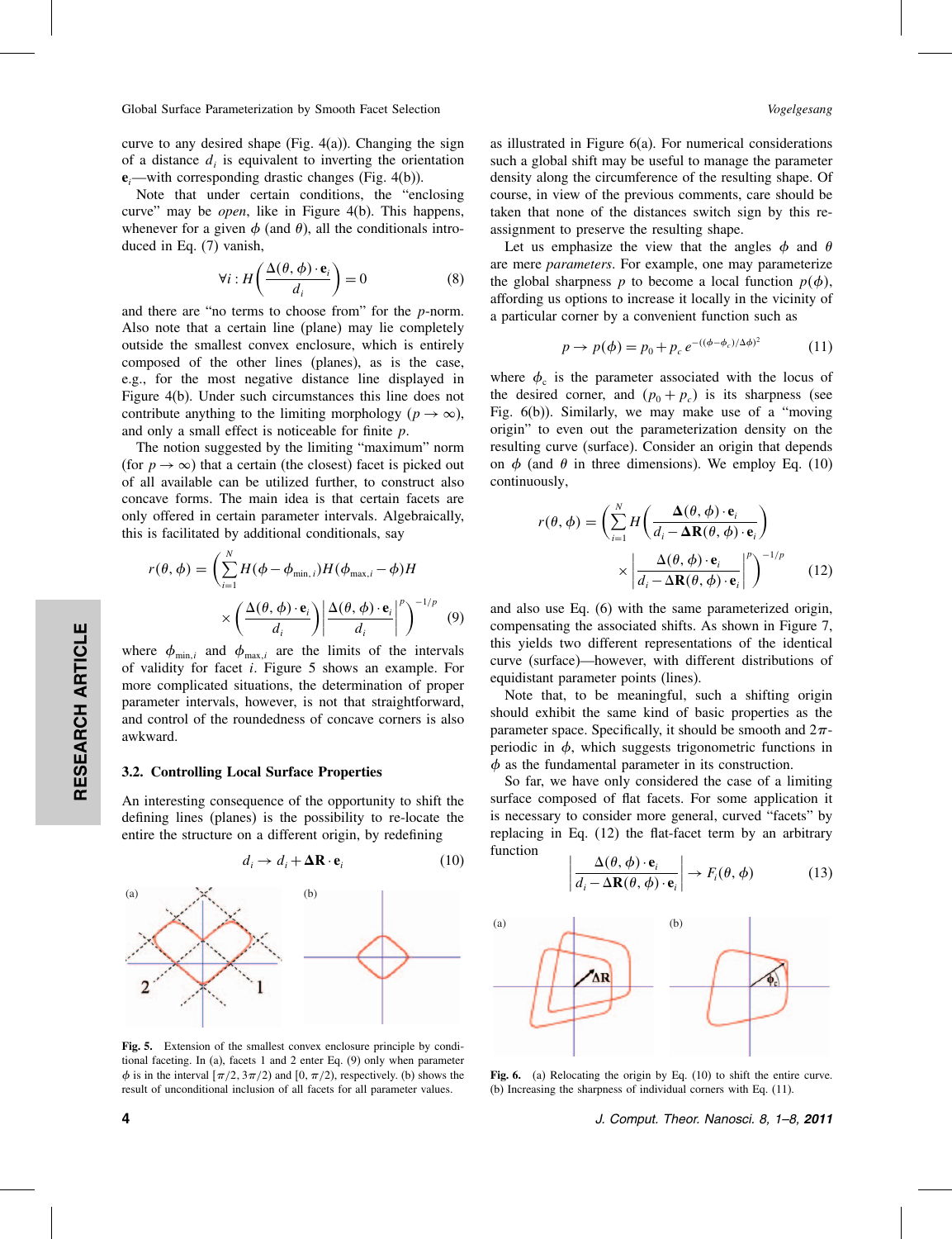

Fig. 7. Use of a moving origin for parameterization of a rectangular curve with aspect ratio 1:4 and corner rounding parameter  $p = 5$ . (a) Global origin  $\Delta \mathbf{R}(\phi) = 0$ . (b) Moving origin  $\Delta \mathbf{R}(\phi) = 3 \cos(\phi) \mathbf{e}_x$ .

Figure 8 presents an example, based on that of Figure 7, where the top facet description given by

$$
F_i(\theta, \phi) = \frac{|\Delta(\theta, \phi) \cdot \mathbf{e}_i|^q}{|d_i - \Delta \mathbf{R}(\theta, \phi) \cdot \mathbf{e}_i|}
$$
(14)

Depending on the parameter  $q$ , this generates a symmetric "dip" or "bump" in the center of of the modified facet.

## 3.3. Generating  $\nu$ -Fold Rotationally Symmetric Curves

As our final extension of the basic Eqs. (6, 7), we consider an option that utilizes the  $2\pi$ -periodicity in  $\phi$ . Multiplying this parameter with a positive integer  $\nu$ , increases the periodicity without sacrificing continuity in the generated curve (surface),

$$
r(\theta, \phi) = \left(\sum_{i=1}^{N} H\left(\frac{\Delta(\theta, \nu\phi) \cdot \mathbf{e}_i}{d_i - \Delta \mathbf{R}(\theta, \phi) \cdot \mathbf{e}_i}\right) \times \left|\frac{\Delta(\theta, \nu\phi) \cdot \mathbf{e}_i}{d_i - \Delta \mathbf{R}(\theta, \phi) \cdot \mathbf{e}_i}\right|^p\right)^{-1/pv^2}
$$
(15)

An example is shown in Figure 9, where a three-fold rotationally symmetric shape is generated from a basic triangular shape by setting the distance of one facet to a near-zero value.



Fig. 8. Generation of curved surfaces. Here, the top facet is altered by using the flat-facet function  $F_i(\phi, \theta)$  as indicated in Eq. (14) with different values for the convexity parameter  $q$ .



Fig. 9. Higher periodicity curves, generated with Eq. (15). (a)  $N = 3$ ,  $d_i = 1$ . (b) The same as (a), but with  $d_1 = 0.001$ .

The additional factor of  $\nu^2$  in the exponent of Eq. (15) is a reasonable approximant to render flat facets in the case of regular polygons. It may also be parameterized with  $\phi$ (and  $\theta$ ), of course, to control the local curvature exactly. The most interesting applications, however, may indeed be shapes that grossly deviate from regular polygons (which may be generated exactly with the help of Eq. (7), anyway). As is shown in Figure 10, starting from an elongated rectangular shape, one can generate quad- and hexapods.

#### 3.4. Three-Dimensional Surface Constructions

All of the concepts demonstrated above for the twodimensional case apply also to three dimensions. Thus, a parameterization of arbitrary convex enclosures can be achieved in terms of the usual spherical angles ( $0 \le \phi 0 \le$  $2\pi$ ,  $0 \le \theta \le \pi$ ). This offers an intuitive way to construct technologically or scientifically relevant objects. For instance, in the field of current nano-optical research, the vast majority of particle shapes encountered is covered. Unit cell symmetries and chemical growth processes typically enforce single and multiply twinned crystals, which are described as cuboids, platelets, rods, spheroids, etc. (Fig. 11).

An interesting challenge that remains is a more general control over non-convex structures. Being based on spherical coordinates, it should be possible to parameterize a rich variety of star-like domains. Based on the principle of a moving origin (in three-dimensions, it may move on a parameter surface), it might even be possible to generate  $(\phi, \theta)$ -parameterizations for more complex domain shapes.

Fig. 10. Higher periodicity curves, generated with Eq. (15) without the additional factor  $\nu^2$  in the exponent.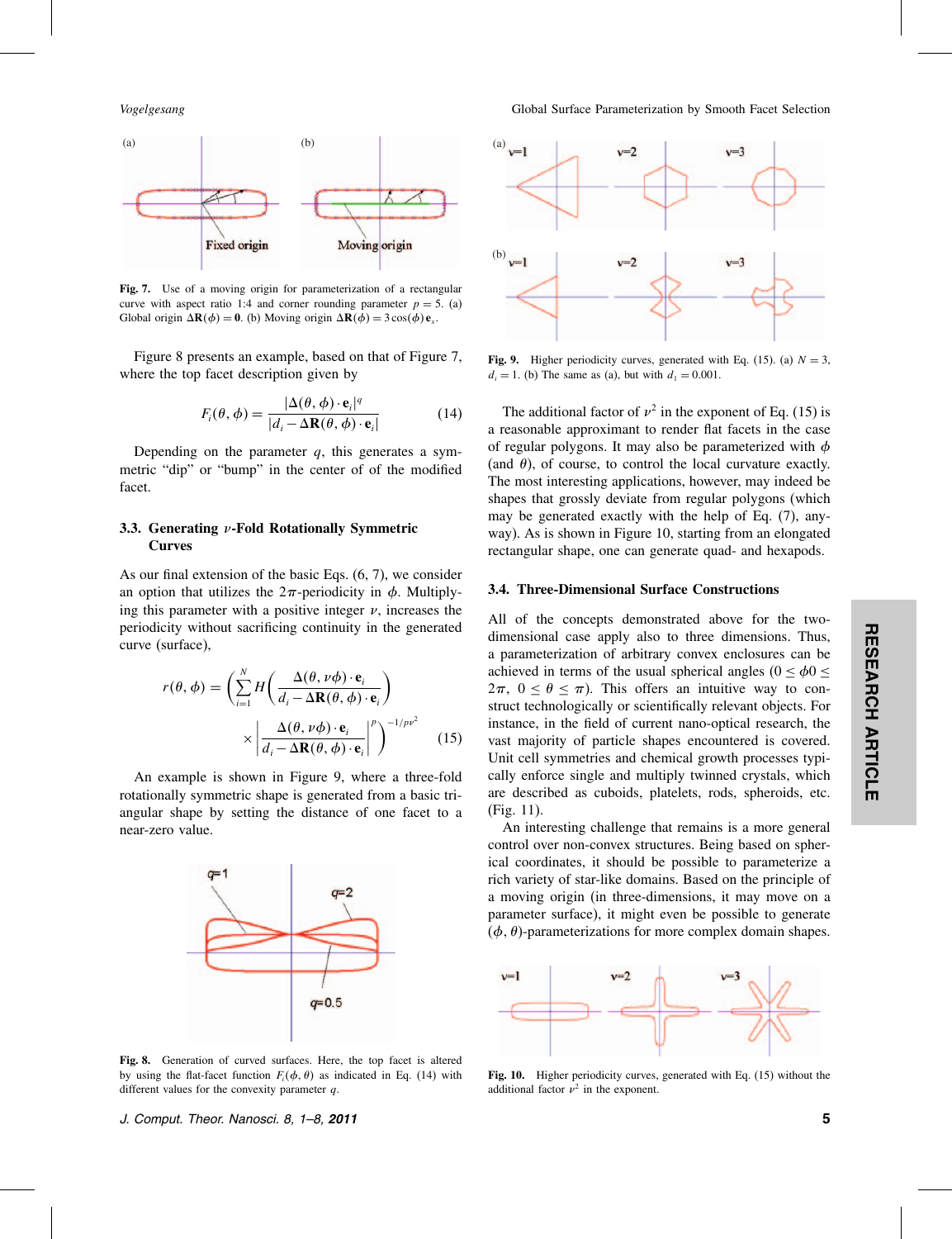

Fig. 11. Basic three-dimensional shapes created with Eqs. (6, 7). (a–c) Prisms generated from two-dimensional curves with side walls (a) straight-up, (b) slanted, and (c) individually controlled. (d) Hexagonal platelet with angled side walls. (e) Tetrahedron with tip cut away. (f) General ellipsoid.



Fig. 12. The effect of symmetry order factors in the parameters for the example of a symmetric bar. Note that half-integer  $\nu$ -values yield closed surfaces only if the basic ( $\mu = \nu = 1$ ) structure is symmetric.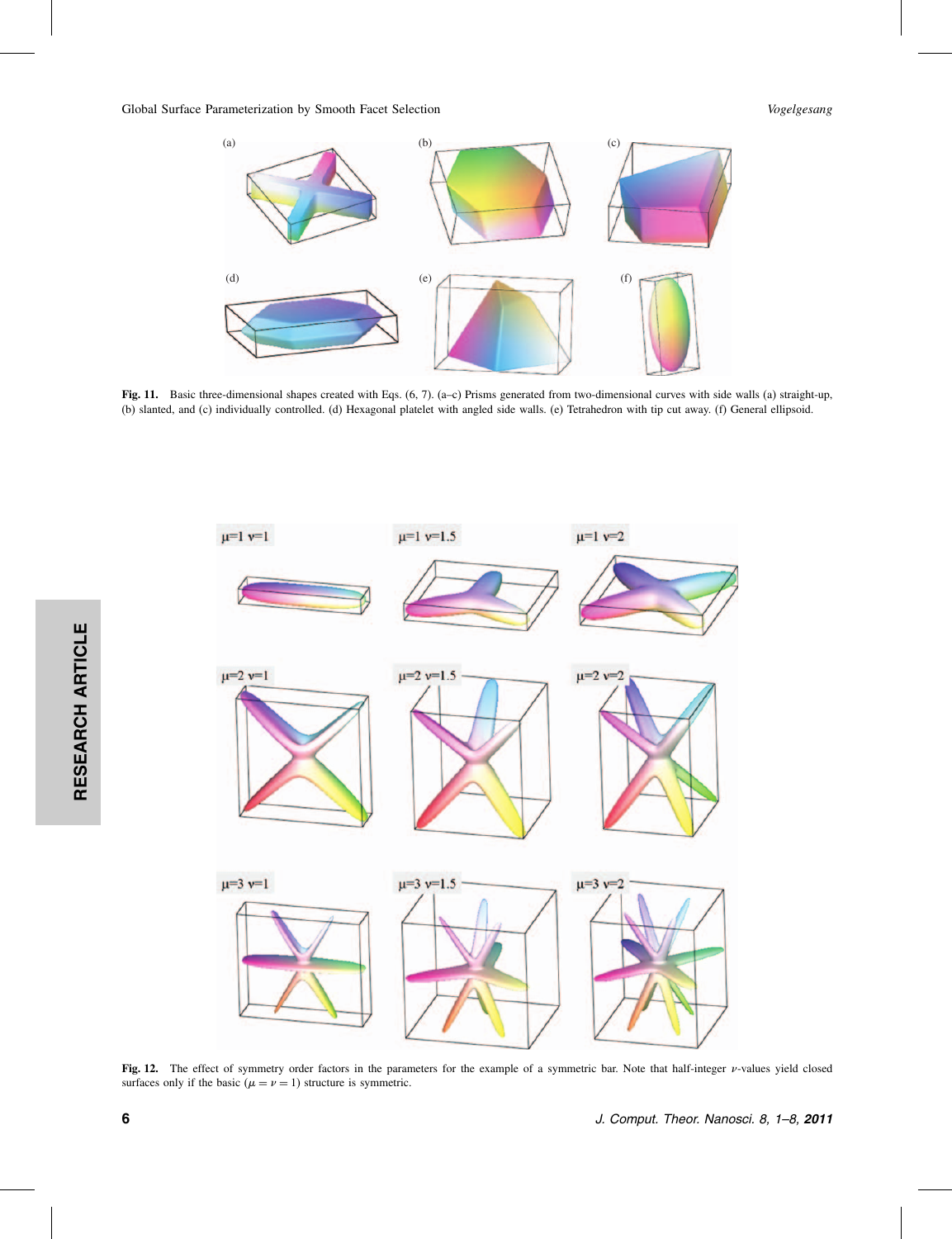At this point we mainly have the symmetry extension discussed in Eq. (15) at our disposal. Its generalization to the three-dimensional case introduces a multiplier  $\mu$  to the  $\theta$ -direction:

$$
r(\theta, \phi) = \left(\sum_{i=1}^{N} H\left(\frac{\Delta(\mu\theta, \nu\phi) \cdot \mathbf{e}_i}{d_i - \Delta \mathbf{R}(\theta, \phi) \cdot \mathbf{e}_i}\right) \times \left|\frac{\Delta(\mu\theta, \nu\phi) \cdot \mathbf{e}_i}{d_i - \Delta \mathbf{R}(\theta, \phi) \cdot \mathbf{e}_i}\right|^p\right)^{-1/pv^2}
$$
(16)

Figure 12 displays how, starting from a symmetric bar, a sequence of highly symmetric star-like structures are obtained. They do resemble some nano-structures that have been recently fabricated, however, not very closely. One would like to be able to control the orientation, length and shape of individual arms. This might be possible through continued parameterization of  $\mu$ ,  $\nu$ ,  $p$ —i.e., making them intricate functions of  $\theta$  and  $\phi$ .

## 3.5. Surface Generation from (Measured) Point Clouds

The cases we have presented above may appear somewhat idealized, in that they were driven by the desire for an accurate, yet versatile representation of polyhedrons, which require only a small number of flat facets. It may be appreciated, though, that there is neither a principal limitation to the number of facets, nor their curvature (see Eq. (13) and Fig. 8). Both of these aspects suggest the possibility of construction of a general surface from a point cloud with this scheme. Figure 13 gives an example. Here, a cloud of  $40 \times 40$  surface locations is used. The surface representation is generated without concern to any local properties of the cloud. Each point  $i$  in the cloud is associated with one independent facet. Its distance  $d_i$  is set to the length of the vector from the origin to the point, and the surface normal  $e_i$  is set to the direction of this vector. To achieve any concave surface at all, some modifications such as indicated in Eq. (14) are necessary. We use a globally constant exponent  $q = 20$  with Eq. (14), whose outward-pulling, concave effect is manually balanced with the inward-pulling, smoothing effect of a moderate exponent  $p = 10$  in Eq. (7).

From this particular example, a number of likely issues are identified that will help obtaining a better representation in the generic case: Independent knowledge of the surface normal direction in each point is highly desirable, instead of a priori assumptions or intricate analysis of the cloud. The value of  $q$  should be made variable over the index  $i$ , as it depends on the local density of input points, as well as the local curvature to be achieved. Similarly,  $p$  maybe localized in the vein of Eq.  $(11)$ . Finally, we note that *open* surfaces are also directly attainable, using only sub intervals of the  $(\phi, \theta)$  parameter space. In conjunction with mapping the origin location (Eq. (15)) and/or the



Fig. 13. Demonstration of the use of "smooth facet selection" to represent general surfaces. (a) The ideal surface to be represented. (b) Point cloud of surface locations used as input for generating a representation of the original surface. (c) Representation of (a) with Eqs. (6, 7, 13).

local coordinate system, the present method may even be developed into an alternative to Fourier continuation,  $19,20$ also yielding  $C^{\infty}$ -smooth surfaces essential for high-order numerical methods.

### 4. SUMMARY

We have presented a versatile approach to the  $C^{\infty}$ -smooth global parameterization of the surface of star-like domains. It is based on the "choosing" quality of the  $p$ -norm, which for  $p \to \infty$  becomes the "maximum" norm—verbalizing this selection process explicitly. Here, the choice falls for given parameters  $(\theta, \phi)$  on one of an arbitrary set of limiting facets, which can thus be oriented completely at will. The singular limiting facet-joints, i.e., edges and corners, can be given tunable sharpness.

This scheme is rather different from approaches based on tensor products or superquadrics.<sup>24, 25</sup> which nevertheless may be combined with our present approach, when convenient. For example, our two-dimensional representation may be used with the standard spherical tensor product to render straight cylindrical prisms or rotationally symmetric objects. We have demonstrated a number of different principles to extend the range of possible applications of the central Eqs. (6, 7). These functions execute fast and—as they are known analytically—can be used further to devise strategies for setting other quantities important to simulations. For example, gradients and surface normals may also be expressed analytically, and the local curvature may be used to define sampling density on the parameterized surface.